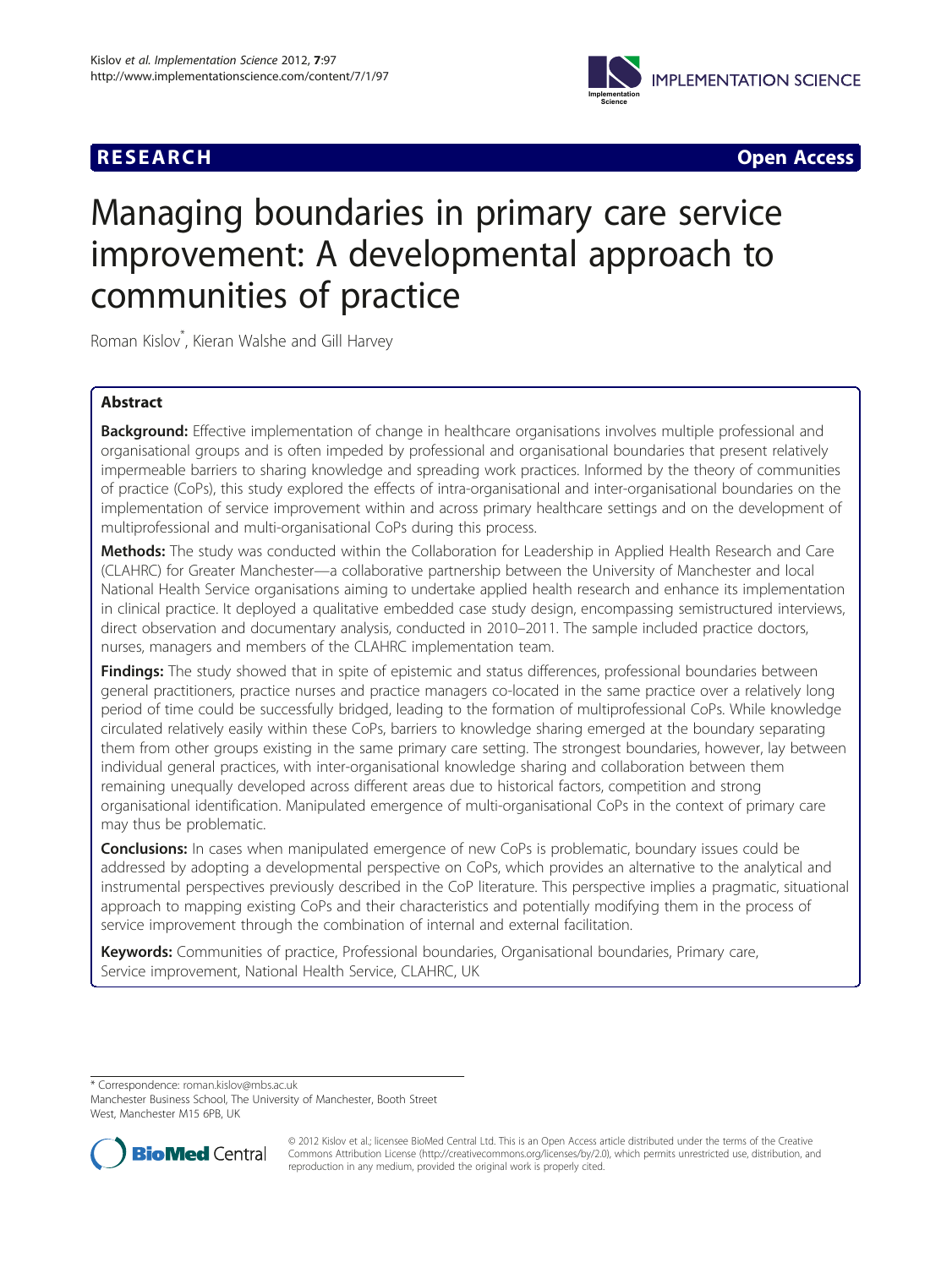#### Background

Effective implementation of change in healthcare organisations involves multiple professional and organisational groups and is often impeded by professional and organisational boundaries that present relatively impermeable barriers to sharing knowledge and spreading work practices [[1](#page-12-0)]. Professional boundaries in healthcare are reinforced by historically determined power and status differentials between healthcare professionals [\[2\]](#page-12-0) whereas organisational boundaries could be caused by the government's imposition of divergent performance frameworks upon organisations that are expected to collaborate, with explicit incentives for collaboration frequently being absent [\[3](#page-12-0)]. A complementary view of professional and organisational barriers to knowledge sharing is suggested by practice-based theorists who maintain that knowledge is localised, embedded and invested in collective practice and see boundaries as inherent sociocultural differences between distinct collective practices underpinned by shared language, meanings and ways of doing things [\[4](#page-12-0)-[6\]](#page-12-0). According to this tradition, the effect of these differences is dual: they can lead to innovation, learning and cross-fertilisation between practices, on the one hand, and to separation, fragmentation and disconnection, on the other [[7,8\]](#page-12-0).

One of the practice-based theories specifically exploring boundaries between different sets of practice is the communities of practice (CoP) approach developed by Jean Lave and Etienne Wenger [\[9,10](#page-12-0)] and applied to the analysis of learning, practice, meaning and identity in various contexts, including organisational studies [\[4](#page-12-0)] and healthcare [[11,12](#page-12-0)]. CoPs are work-related communities of individuals created over time through sustained collective pursuits of shared enterprises [\[4,10,11](#page-12-0)]. Shared knowledge, practice and identity produce boundaries between CoPs, at which they differentiate themselves from and also interlock with other communities, forming complex social landscapes of practice. An inherent feature of the CoP landscape is actors' multimembership in various CoPs which can be crucial for bridging boundaries between communities [\[10,13\]](#page-12-0). It should be noted that CoP boundaries do not usually coincide with the organisational ones. On the one hand, organisations represent a multiplicity of subcultures and could at best be seen as 'constellations of interconnected practices' [[10\]](#page-12-0) or 'communities-of-communities' [[4\]](#page-12-0). On the other hand, some of the CoPs may cut across organisational boundaries, with their members potentially transferring knowledge between organisations [[5,14\]](#page-12-0).

At the same time, CoP boundaries are often seen as a reproduction of professional boundaries, with the possibility of multiprofessional CoP formation in healthcare being contested. For example, in their study of eight National Health Service (NHS) innovations, Ferlie et al. [[11\]](#page-12-0) show that CoPs in healthcare are predominantly uniprofessional, tend to seal themselves off from neighbouring professional communities and are highly institutionalised, which enables a relatively easy flow of knowledge within these CoPs but causes the 'stickiness' of knowledge across boundaries and hence retards the innovation spread. They argue that great effort is needed to bridge professional boundaries and create a functioning multiprofessional CoP because uniprofessional CoPs tend to defend their jurisdictions and group identity. The construction of such a CoP was observed by Ferlie and colleagues only in one of their primary care cases, where professional boundaries could be successfully bridged because GPs and practice nurses shared common values; participation in change was incentivised; established systems for interprofessional dialogue were deployed; and basic cognitive assumptions of professional groups remained unchallenged.

A more optimistic view on multiprofessional CoPs is presented by Gabbay and le May [\[15](#page-12-0)] in an ethnographic account of knowledge sharing in primary care, which describes a system of overlapping 'communities of general practice' existing in primary care organisations. In addition to the uniprofessional 'coffee room GPs' community which is at the centre of their analysis, the authors also identify several 'specialist' CoPs located within the same practice, some of which are multiprofessional; wider (and looser) CoPs external to the practice (e.g. a group of fellow managers for the practice manager or a network of old colleagues for practice doctors); and, interestingly, a multiprofessional CoP that evolved from formal practice meetings and included almost all of the staff in the practice. Another example of a multiprofessional CoP operating in primary care is provided by Hudson [\[16\]](#page-12-0), who describes a multi-agency team working at the interface of district nursing and social work and argues that the promotion of shared values and socialisation to an immediate work group can override professional or hierarchical differences amongst staff and lead to the formation of a multiprofessional and multi-organisational CoP.

Empirical studies outlined above deployed the analytical perspective on CoPs, whereby this theory is applied to the analysis of processes that take place in organic CoPs naturally emerging as a product of collective practice over a relatively long period of time. Another strand of CoP informed thinking, which has been labelled as the instrumental perspective [\[13,17\]](#page-12-0) is concerned with the deliberate cultivation of CoPs in order to bridge professional and organisational boundaries and enable knowledge transfer [[18\]](#page-12-0). Deliberately constructed CoPs have been shown to be effective in enhancing professional education, adoption of innovation and problemsolving [\[19,20\]](#page-12-0). In service improvement, CoP cultivation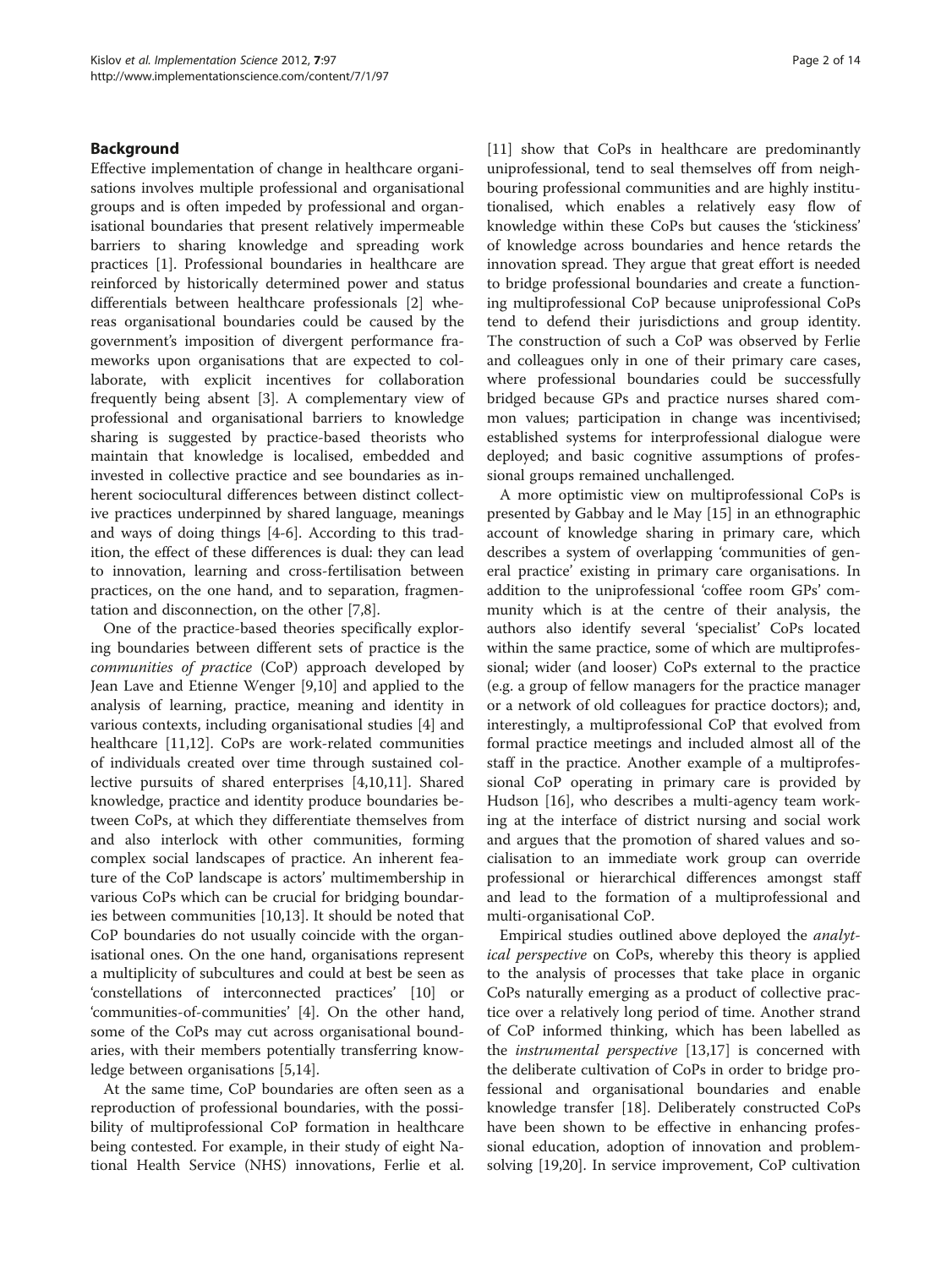has been specifically advocated as an approach useful for creating horizontal networks across organisations, promoting the sharing of tacit knowledge and achieving a better sustainability of change [\[21,22\]](#page-12-0). However, emergence of genuine CoPs within quality improvement and other change implementation initiatives in the healthcare sector may be problematic due to the time-limited nature of the projects, a top-down approach to change management and preoccupation with performance measurement at the expense of human and social aspects of change [[3,22,23\]](#page-12-0). In addition, administrative staff, nurses, medical practitioners, allied health professionals and managers have been shown to significantly differ in their conceptualisations of quality and safety, which may challenge the collaborative implementation of service improvement initiatives in a multiprofessional environment [[24,25\]](#page-12-0). Interestingly, while the instrumental perspective on CoPs sees bridging the boundaries as its target, the impact of pre-existing professional and organisational boundaries on CoP engineering in healthcare collaboration seems somewhat underestimated in the literature [[17\]](#page-12-0).

The brief outline of literature presented above points to a number of aspects requiring more empirical attention. First, boundaries to knowledge sharing in healthcare have been predominantly explored in secondary care settings [\[26,27](#page-12-0)], at the interface between the primary and secondary care sectors [[28](#page-12-0),[29](#page-12-0)], and in partnerships between NHS organisations and higher medical education [[3\]](#page-12-0). At the same time, the nature and effects of boundaries existing in the primary healthcare sector may be different from those found in secondary care and intersectoral collaboration. Little is known about how complex landscapes of practice comprised of multiple CoPs influence intra- and inter-organisational knowledge sharing, especially in the process of service improvement initiatives introduced in primary care. Second, while there is a growing number of studies exploring the deliberate cultivation of CoPs in order to promote evidencebased practice, foster collaboration and achieve service improvement in healthcare, less is known about how professional and organisational boundaries shape the development of new CoPs within these initiatives, whether the manipulated emergence of new multiprofessional and multi-organisational CoPs in primary care is realistic, and how these groups relate to pre-existing organic CoPs.

In light of the above, this study is guided by the following research questions:

1. How do boundaries between CoPs existing within and across general practices influence the implementation of a primary care service improvement programme?

2. How do these boundaries affect the emergence of new multiprofessional and multi-organisational CoPs within and across primary care organisations?

Before discussing the methodology deployed to address these research questions, it is worth clarifying the definitions of boundaries and communities of practice used in this study. In line with the practice-based approach to knowledge sharing, we define boundaries as sociocultural differences between groups that may lead to discontinuity in action or interaction [\[7\]](#page-12-0). Our understanding of boundaries, therefore, partially overlaps with the notion of 'gaps' popular in the knowledge transfer literature, where gaps are seen as 'the network holes, spaces and missing ties that create between-group problems and opportunities for their resolution' [\[30\]](#page-12-0). It could, however, be argued that the latter approach emphasises structural and relational separation between groups that can be 'bridged' by 'transferring' knowledge from one group to another through routines, protocols and other information channels. By contrast, our understanding of boundaries as discontinuities, underpinned by differences between groups in terms of practices, identities and meanings, highlights the cultural and political nature of these phenomena, shifts the focus of analysis from 'gaps' and 'bridges' to divergent meanings, interests and cultures, and underscores the importance of reflection, learning and transformation when dealing with boundaries [[31](#page-12-0),[32](#page-12-0)].

Following Wenger's seminal analytical text on CoPs [[10](#page-12-0)], we define a CoP as a group of individuals created over time through sustained collective pursuit of a joint enterprise and developing mutual engagement with each other as well as a shared repertoire of meanings, routines, stories and artefacts. In line with Wenger's theory, CoPs are also characterised by the presence of boundaries, shared identities and collective histories of learning. It should be noted, however, that we do not accept the clearcut and sometimes criticised [\[17,33](#page-12-0)] dichotomy between teams and CoPs postulated in Wenger's later writings [[18](#page-12-0),[34](#page-12-0)]. Based on our own previous empirical research [[35](#page-12-0)], we argue that some teams can develop certain CoP characteristics (also see [\[36,37](#page-12-0)]) and that in these cases the CoP theory is applicable for analytical purposes.

# Methods

# Setting

To explore the interaction between primary care CoPs and a service improvement programme, this study was conducted within the Collaboration for Leadership in Applied Health Research and Care for Greater Manchester (GM CLAHRC). CLAHRCs are five-year collaborative partnerships established in 2008 between universities and NHS organisations, aiming to create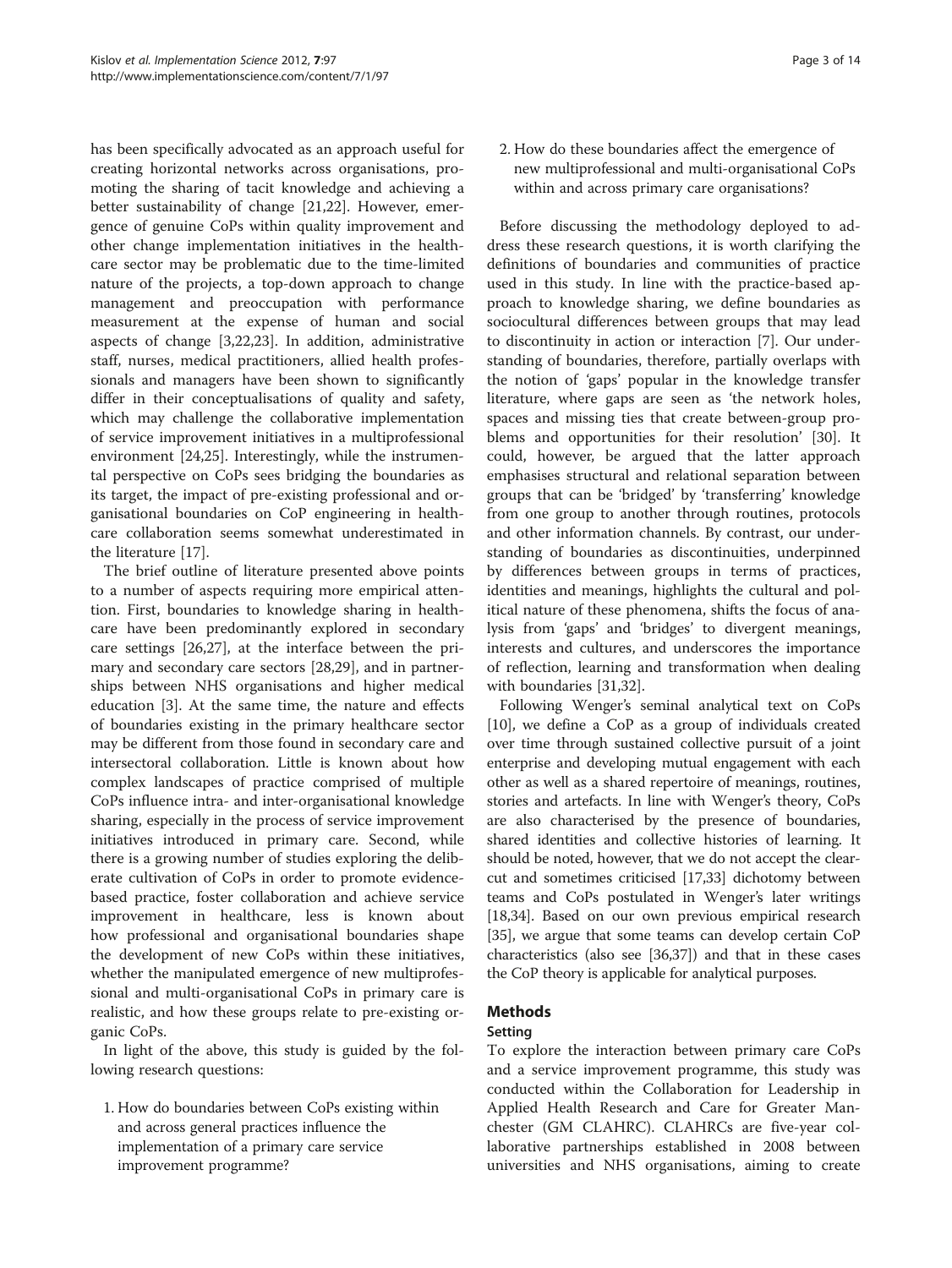innovative ways of producing and implementing applied health research by bringing together producers and users of research [\[38\]](#page-12-0). By performing the three interlinked functions of conducting high-quality applied health research, implementing research findings in clinical practice and increasing the capacity of NHS organisations to engage with and apply research, the CLAHRCs are seen as a way of addressing the second translational gap, i.e. a gap in the translation of new medical interventions into everyday practice [[39\]](#page-12-0). Being co-funded by the National Institute of Health Research (NIHR) and local NHS trusts, the CLAHRCs are encouraged to develop a collaborative model of ownership, with a range of stakeholders having vested interests in determining their agendas and tailoring the conduct of research to the specific needs of a particular region [\[40,41\]](#page-12-0).

The study specifically looked at the Chronic Kidney Disease (CKD) theme of the GM CLAHRC Implementation Strand which worked with 19 self-selected general practices across Greater Manchester in 2009–2010. The theme aimed to increase the identification of patients with CKD in primary care and improve their management and treatment in line with existing scientific evidence. The CKD project utilised the Institute for Healthcare Improvement Collaborative model [\[42](#page-12-0)], which implies 'participation of a number of multiprofessional teams with a commitment to improving services within a specific subject area and to sharing with others how they made their improvements, each from an organisation which supports these aims' [[43\]](#page-12-0). Since knowledge sharing was supported both within and across multiprofessional teams, whose members voluntarily opted for participation, had similar interests in CKD and/or service improvement, and interacted on a regular basis, the implementation project was seen as a vehicle for the development of CoPs within and across general practices taking part in the collaborative [\[22\]](#page-12-0).

Each participating general practice appointed an improvement team comprised of a GP, a practice manager and a practice nurse who were in charge of introducing change in their practices and who kept close contact with the external CLAHRC CKD facilitation team. This team, in turn, comprised two nephrologists, a management academic, a programme manager, a data analyst and two knowledge transfer associates (KTAs), all of whom interacted with the participating practices on a regular basis at quarterly learning sessions (with all improvement teams) and monthly meetings (with individual teams) as well as by phone or email if the need arose. Supplementing the collaborative approach, external facilitation drew on the experiences of the UK knowledge transfer partnerships and specifically focused on bridging boundaries between various stakeholder groups and enabling knowledge sharing between them [\[44\]](#page-12-0). The

programme aimed to improve CKD related clinical procedures in participating practices, namely the way that CKD patients were diagnosed, coded and managed. It also involved wider administrative and communication aspects, such as performing a series of chronic disease register searches, modifying the procedures of biological sample collection, and engaging other clinical and nonclinical staff in the process of change [\[45](#page-12-0)].

# Data collection and analysis

An embedded case study design was chosen for this research project, with four general practices as individual subcases. $a^a$  The concept of replication logic [\[46](#page-13-0)] was deployed for purposeful sampling: two smaller general practices (Practice A and Practice B, with two GPs each) and two bigger practices (Practice C with four GPs and Practice D with six GPs) were recruited for the study. In light of existing empirical evidence showing that smaller primary healthcare teams tend to achieve higher levels of integration and participation than the larger ones [[47\]](#page-13-0), the sampling approach was based on an assumption that the practice size might be one of the factors influencing the dynamics of CoP formation and functioning within primary care organisations. Selecting two groups of practices with two practices in each group allowed both literal (within each group) and theoretical (across the two groups) replication [[46\]](#page-13-0). In addition to purposeful sampling, recruiting these particular four cases out of 19 practices involved in the CKD project was also determined by the practices' accessibility: at least three practice employees had to give their consent to participate in the study for the practice to be selected. In addition to the level of individual general practices, knowledge sharing across them was also explored, thus adding one more, supra-organisational, level of analysis.

As far as within-subcase sampling is concerned, the participants were recruited purposefully, based on their involvement in the CKD project and/or overall position within general practices. Semi-structured interviews were the main method of data collection which took place in 2010–2011. Twelve respondents (five doctors, three nurses and four managers/administrators) were recruited from the participating practices. Two practice managers employed by non-participating practices, two senior primary care trust (PCT) medical directors and four members of the CLAHRC facilitation team were also interviewed to collect additional information, of particular relevance at the supra-organisational level of analysis. In addition to semi-structured interviews, the study also included twenty hours of direct observation, conducted predominantly at learning sessions and practice meetings, and the analysis of relevant documents and artefacts produced by the facilitation team and participating general practices throughout the project.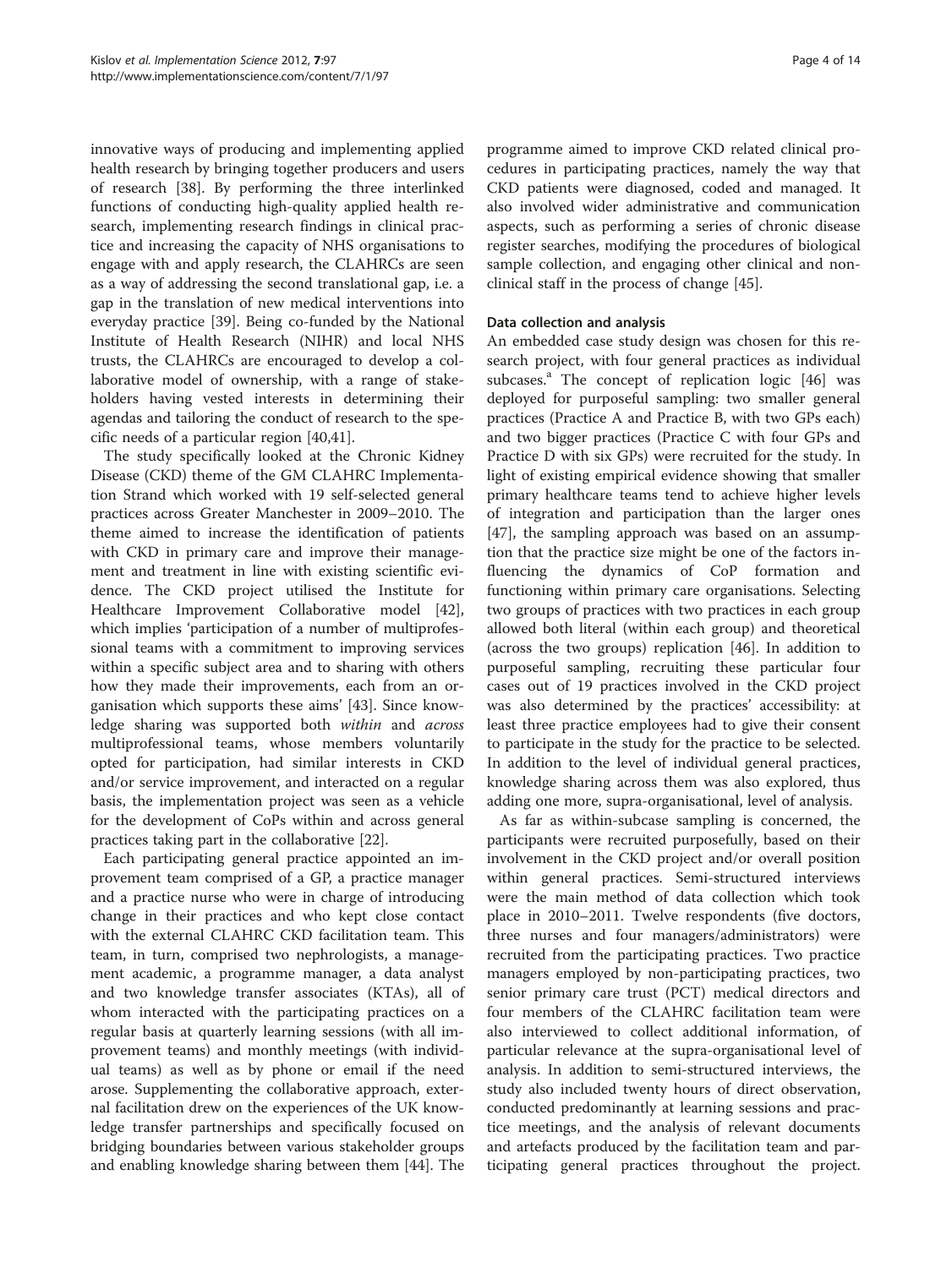<span id="page-4-0"></span>Interviews were tape-recorded and transcribed verbatim, hand-written field notes were digitalised, and all resulting text documents were subsequently coded with the aid of NVivo software.

The process of data analysis was organised in three rounds. In the first round, template analysis [\[48](#page-13-0)] was used to organise emerging codes into a number of categories (e.g. boundary, identity, boundary objects, boundary encounters, etc.) which were informed by the CoP literature and reflected the structure of the interview guide. In the second round of data analysis, sorting data by codes and categories gave way to summarising and synthesising data within each of the four subcases, with a special focus on professional boundaries within improvement teams and intra-organisational boundaries between the teams and the rest of an organisation. The third round of analysis examined inter-organisational boundaries and also explored the relationship between knowledge sharing and different types of boundaries across the four subcases. This was assisted by matrix analysis [[49](#page-13-0)], which was deployed for comparing and contrasting the data obtained from four participating general practices as well as from different research methods (interviews, observation and documentary analysis), thus serving the purposes of triangulation. (See Additional file [1](#page-11-0) as an example of cross-subcase and cross-method triangulation). In addition to triangulation, research findings were also validated by peer-debriefing between the three co-authors as well as by member checking with research participants [[50](#page-13-0)]. Research participants were offered an opportunity to provide feedback and comments on the transcripts of their interviews and on an earlier version of this paper. They were asked if the interpretation of data made sense, whether it was supported by sufficient evidence and whether the overall account was realistic and accurate. Feedback received throughout this process was incorporated in the final version of the manuscript.

To explore the impact of knowledge boundaries on the implementation of the programme and emergence of multiprofessional and multi-organisational CoPs at different levels, the findings of the study are presented in the following way. The first subsection looks at the interactions within improvement teams which were driving change in their settings. Then the challenges to knowledge sharing between improvement teams and other intra-organisational groups are examined. Finally, knowledge sharing between improvement teams representing different primary care settings is described, with a wider exploration of the issues related to interorganisational knowledge exchange in primary care. These issues are further elaborated in the Discussion, in which the findings related to professional and organisational boundaries are interpreted in light of the CoP theory, with a specific focus on the role of (both existing and emerging) CoPs in the implementation of service improvement initiatives.

# Findings

# Multiprofessional improvement teams

Implementation of CKD work in the practices was directed by improvement teams, each of them comprising a GP, a nurse and a practice manager. The roles, degrees of involvement and contributions of each of the team members differed across settings. In three cases (A, B and D), a GP provided overall leadership for the project; in Practice C, the nurse was the main driving force (Table 1). The multiprofessional nature of the improvement team in combination with a clear distribution of roles supported a focus on both the clinical and administrative aspects of the project:

I was part of a team that worked very well together, that worked closely together... The practice manager would run the lists off... she was responsible for collating lists and computer searches, because that is her role, and she does that very well. She would then hand them to the GP, who did her role in that. She would correctly Read Code people, look if they were people that she already knew about, people that we already had in hand and we were going to do a repeat renal profile in the three months. And then she would hand that to me and I would play my part, which was sending letters out, getting the patients in to see me, collecting the urines, doing the blood pressures, making sure that we had the blood tests done. And we worked well together as a team. We all knew our roles... Teamwork was second to none.  $(PN1)^{D}$ 

|  |  | Table 1 Characteristics of the subcases |
|--|--|-----------------------------------------|
|--|--|-----------------------------------------|

| <b>Practice A</b>                                          | <b>Practice B</b>                                    | <b>Practice C</b>                                           | <b>Practice D</b>                       |
|------------------------------------------------------------|------------------------------------------------------|-------------------------------------------------------------|-----------------------------------------|
|                                                            |                                                      | 4                                                           |                                         |
|                                                            |                                                      | Practice nurse                                              | GP                                      |
| Between the improvement team and<br>the receptionist staff |                                                      | receptionist staff                                          | 1) Between the improvement team and the |
|                                                            |                                                      |                                                             | 2) Between the improvement team and the |
|                                                            | Knowledge sharing boundaries encountered by the team | Dispersed leadership with the GP as<br>the main coordinator | rest of the clinical staff              |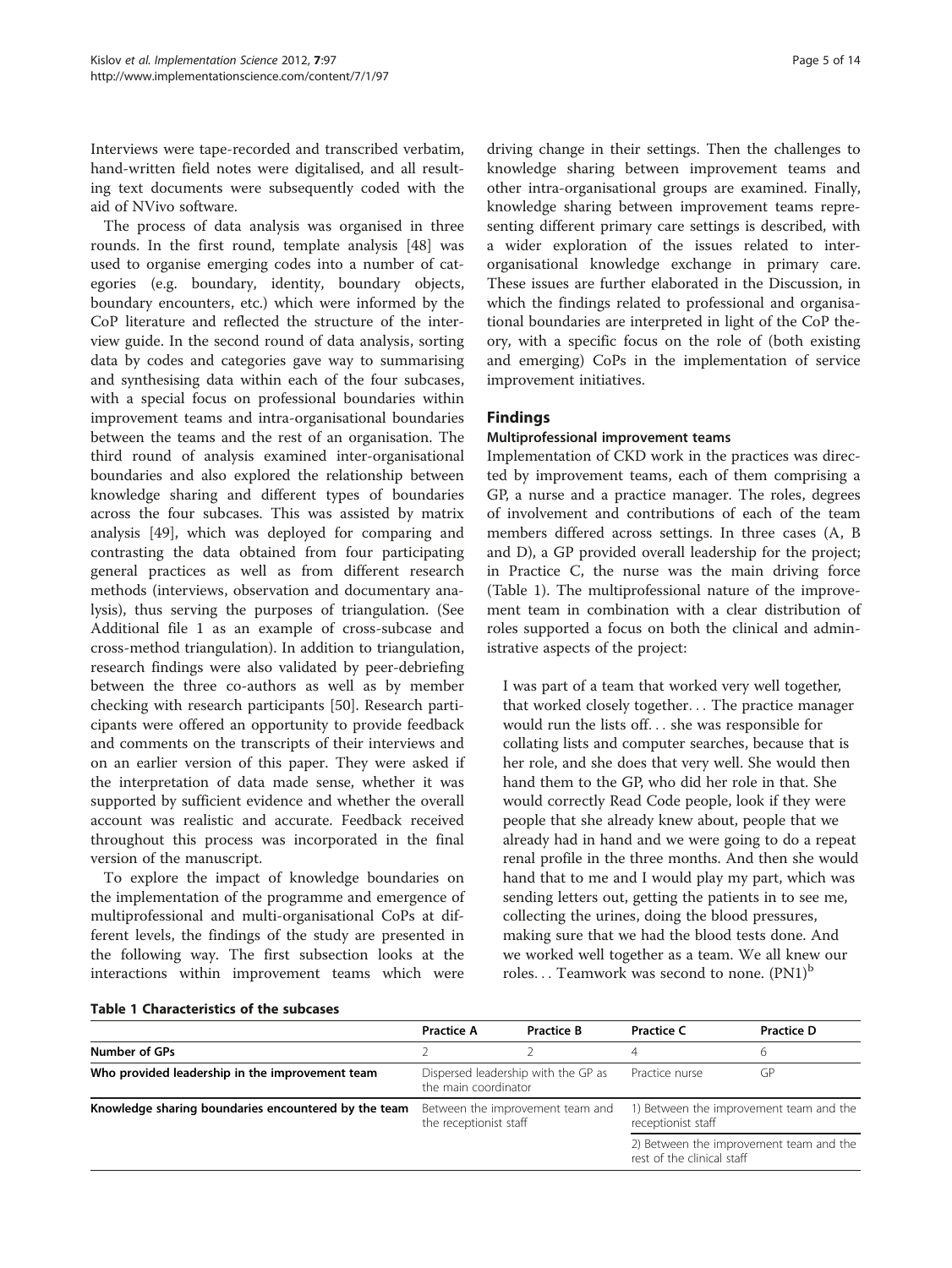Motivations to join the collaborative differed across the members of the improvement team, the most frequently reported ones including an interest in CKD (more typical for GPs and nurses), a need to improve the CKD register (more typical for practice managers), a general passion for learning new things and improving patient care, and a possibility to gain financial benefits for the practice through getting extra  $QOF<sup>c</sup>$  points. Regardless of their initial motivations, many interviewees were very enthusiastic about the CKD work they were doing:

I live, breathe and sleep CKD. My husband is sick of hearing about CKD and it's all I talk about, so I can't really be any more committed or interested than I am. (PN2)

I think the three of us have the motivation, because we had an interest in it and we wanted to get it right. We wanted it to work. (PM4)

Multiprofessional differences between the team members were not perceived as a barrier to the implementation of the project, this view being shared both by the practice staff and by external facilitators:

I don't think any problems that we encounter are as a consequence of the different roles of the practice manager, the nurse, or the GP, because they're all working for the same purpose... I find in general, I think, that most people in a practice are working toward the same thing, because they have a common practice goal, but they also have individual professional goals. But they're all largely co-dependent on the same outcomes. (EF1)

...Here we work so much together on everything else because we are a practice. So, we have to share knowledge on everything else. So, doing it with the CKD was nothing different to how we would generally. We were used to sharing that knowledge. We were used to interacting: the nurse with the doctors, the nurse with me. So, it didn't cause any major disabilities that way because that's how we work anyway, you know, we share. (PM6)

As could be inferred from the last quote, successful communication and coordination in the improvement teams were largely predetermined by the history of previous relationships in the practices, especially in view of the fact that in many cases GPs, nurses and practice managers had spent years working together in the same practice. However, participation in the collaborative was perceived by many interviewees as further improving these processes, especially in Practices B and C, where some of the improvement team members were relatively new to their practice roles:

I would say it brought us together as a team better, and it helped I think us find out areas within the team, really, how we can work within that team, and our strengths and weaknesses, within those who were doing the collaborative, but also the actual practice itself: it certainly improved our communication... So I think it's been teamwork, communication, and realisation that we really want to improve the practice and we can do it. (PN3)

The majority of interviewees repeatedly emphasised their commitment to the general practices they were working in. When asked whether their profession or organisation was the main locus of identification for them, they either tended to prioritise their organisational membership over professional affiliations or argued that the two are complementary and cannot be viewed as separate entities:

I feel as though being here, I've been able to sort of develop more, because I've been valued more, and I've had to do more... So I feel as though they're encouraging me to be the nurse I want to be. (PN3)

# Getting the rest of the practice on board

The dynamics of the interaction between the improvement team and the rest of the practice differed depending on the practice size and number of GPs employed (Table [1](#page-4-0)). In smaller practices (A and B), CKD related issues were routinely discussed at weekly practice meetings involving all clinicians and a practice manager. Monthly improvement team meetings, which were run by an external facilitator, were usually attended by other GPs and nurses, including those who were not formally part of the improvement team. Involvement of all clinicians working in the practice in these interactions enabled direct knowledge exchange about the CKD project, facilitated incorporation of newly introduced approaches to the identification and management of CKD patients in practice routines, and provided senior support perceived as crucial for achieving sustained improvement in the practice:

So I think that helped as well, that [the senior partner] came to the meetings with [the external facilitator]. So she was instrumental... sort of a side with the improvement team. She was like an extra member. (PM1)

...I wanted to learn as well, along with the others, to see what's going on. And if I didn't know anything about CKD and if the patient comes to me, what do I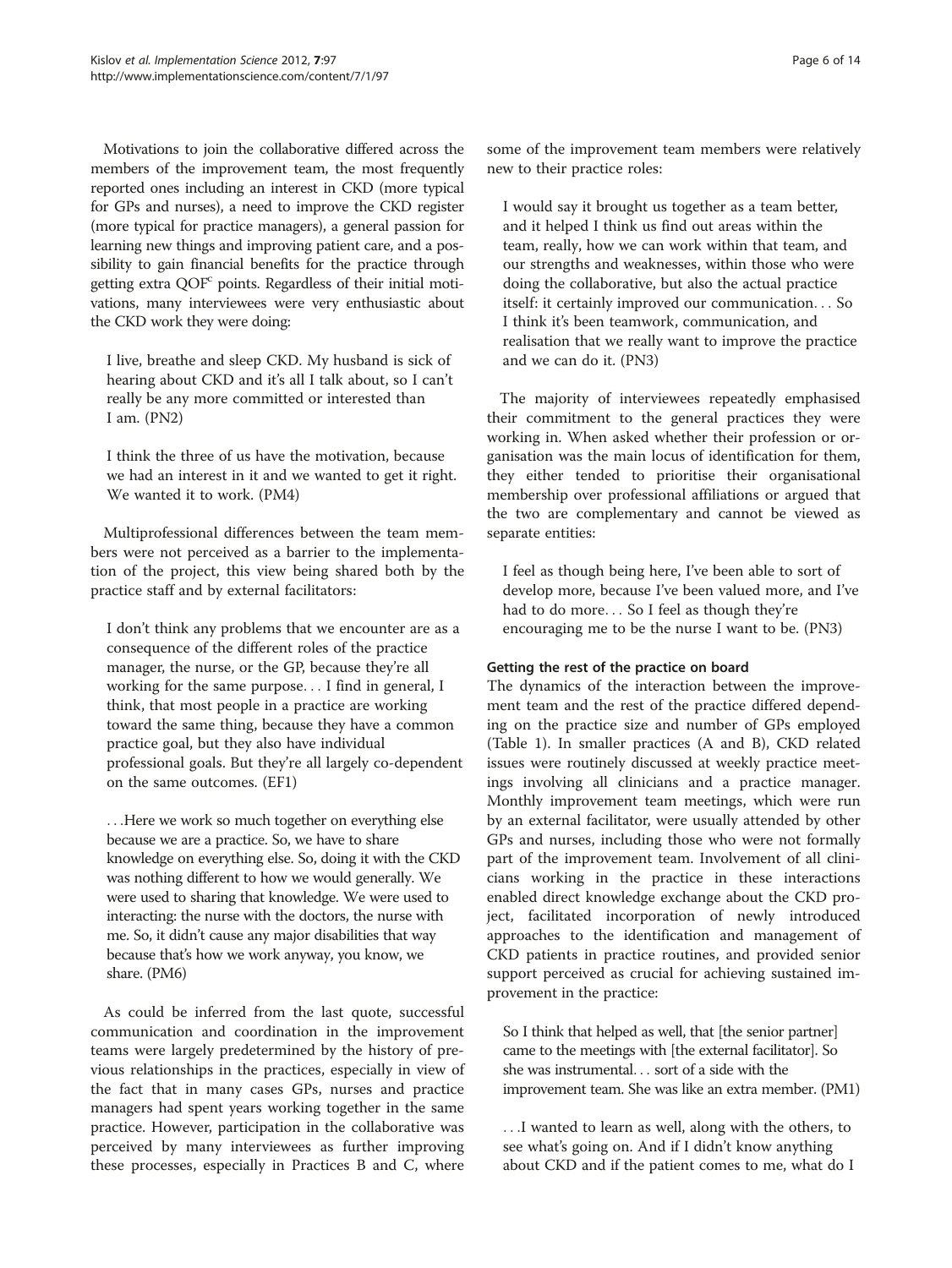do next? I didn't want to present a blank face to the patients. Because being a small practice, we can all get involved, which probably is not possible in a big practice. (GP4)

In larger practices (C and D), the work of the improvement team did not seem to be so well integrated in the functioning of the whole practice. The improvement team members had their own regular meetings and the main challenge they had to overcome was getting the rest of the clinical staff on board, which meant explaining the importance of the CKD work for both patient benefit and financial outcomes, sharing knowledge about the identification and management of CKD patients and making sure that the changes introduced by the project became embedded in day-to-day clinical practice. This was mainly achieved by communicating to the practice staff at various types of practice meetings as well as during informal exchanges between colleagues:

The GPs have meetings every Tuesday. The CKD is actually the main thing on the agenda. They usually talk about that first before they talk about anything else. The practice nurse is coming to that meeting once a month, and we do have education meetings for all disease areas regularly as well, and even the receptionists are included in what we're doing, so it's not just a nurse or a GP thing. It's the whole practice that are involved in what goes on here. (PN2)

...There are informal meetings like you're standing around some place and start talking about an issue or something... (GP3)

Despite the fact that CKD was discussed at practice meetings and all staff members received relevant education from the improvement team members, both of the large practices experienced some problems in getting the rest of the clinical staff to become more involved in the project or change the way they manage CKD patients. In Practice D, all GPs had their own clinical areas of interest, whereas Practice C employed two part-time GP locums who were seen (and actually saw themselves) as less committed to the surgery and were not involved in any administrative work. In both practices, those GPs did not seem to identify themselves with the work performed around CKD by the improvement team. Knowledge and practice developing around the CKD improvement project, although not actively resisted by other clinicians, were seen by the latter as the prerogative and responsibility of the improvement team:

...What happens is if you take up a thing, people tend to load all the results and everything onto you to take a decision about the patient... Not everyone was entirely keen, in the sense that they had lots of other things on their plate, with the QOF and other things, so they were more concentrating on other things. (GP3)

Two more challenges to the implementation of the CKD work were experienced by all practices taking part in the study. The first of them was related to involving the practice receptionist staff in the work and making sure that they followed the new procedures introduced in the practice. This challenge was identified and addressed quite early on through involving the admin team in the meetings, explaining to them the reasons behind new arrangements and presenting the procedures they were required to follow in a simple, clear form. Another challenge included allocating protected time for CKD work which was being implemented on top of the routine clinical and administrative work in the practice. This issue was addressed by the collaborative facilitation team who had resources to cover the additional costs of buying out clinicians' time and thus enabling the surgeries to hire locums to backfill the time that was spent by the members of the improvement teams on CKD work. It was generally felt that without these financial resources the participation of the practices in the CKD collaborative would have been less likely. Additional resources also helped to overcome resistance of those GPs who saw the CKD work as peripheral and were worried that CKD would take priority over other clinical areas and the latter would suffer.

#### Inter-organisational collaboration in primary care

Throughout the course of the programme, it became clear that the level of communication between the practices taking part in the project was low, which manifested itself in several ways. Knowledge sharing between the practices, all of which were supposed to learn from each other about the identification of CKD patients, was limited to the quarterly learning sessions led and facilitated by the collaborative facilitation team. WebEx teleconferences organised in order to facilitate knowledge exchange at a distance attracted a limited number of usual suspects—the most enthusiastic and pro-active participants, and failed to secure a wider participation. An online community launched at the collaborative website for the same purpose was never used by the members of the improvement teams:

...Aside from the learning sessions, people didn't really speak with each other. We didn't get the forum community going on the web that we thought we might do, and discussion threads going on so that people could do a lot more inter-PCT sharing of learning. (EF3)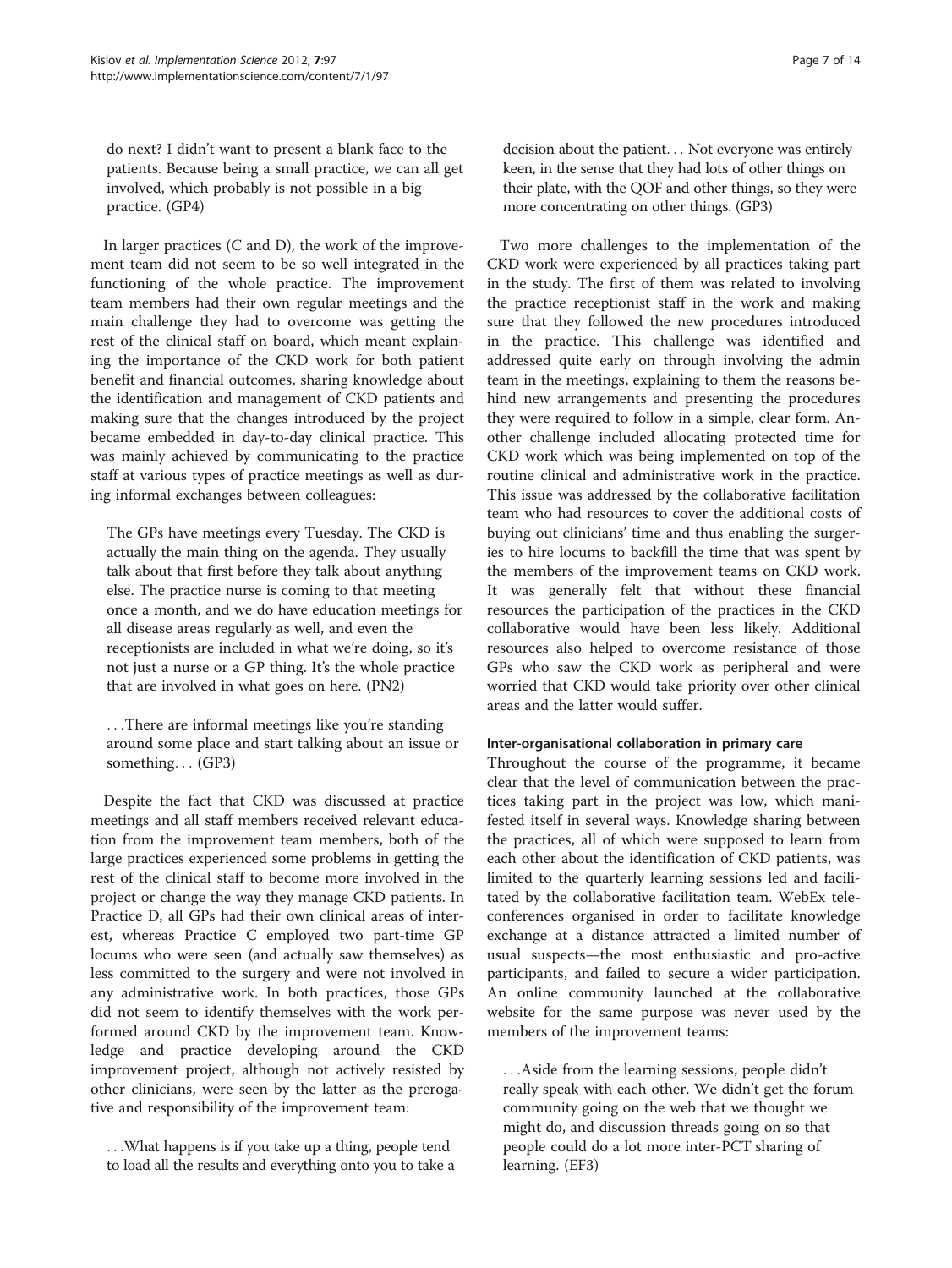Lack of communication between general practices was acknowledged as a challenge by PCT managers, improvement team members and the collaborative facilitation team. It was generally felt that the current level of knowledge sharing between primary care organisations is not sufficient for standardisation of care, spread of best practice and developing a shared strategy to address the current reform of primary care. The insufficiency of existing mechanisms of inter-organisational collaboration was, at least partly, compensated for by the availability of external facilitators who played the role of knowledge brokers transferring contextualised projectrelated knowledge from one practice to another:

It would be easier for the spread if there was better communication between them... If we'd have known that they were talking to each other, we would do less of the putting in of the  $KTAs<sup>d</sup>$  to actually do that role; because the KTAs, that middle person, it's almost like they're the hub, who's going out and sharing learning between all the five practices in that PCT. "Practice X is doing this, so you could do this." "That's worked really well in practice Y; I think that would work in your context. Let's try that." So you would cut out that middle person, and almost... the KTA as that change agent isn't going to be around forever. They're only going to be around for the duration of the project. So if you could get people working more together, you wouldn't need that facilitation and support, because they'd be doing it themselves. (EF3)

Interviewees suggested a number of explanations as to why knowledge sharing between practices remained limited. First, the practices saw themselves as independent individual businesses competing for position in a PCT league table, for having 'the best registers' and hence higher QOF points, and for attracting more patients, if the practices' catchment areas overlapped. Business-style competitive rivalry was potentiated by the ethos of confidentiality and strong organisational identification:

...I think we're very protective of what we've got, and I think that will always be a barrier because it's always been. When I started working in primary care in '97, it was them and us. We didn't share any information at all. It's calming down now and it is getting better, but I think the only barrier will be "I don't want them to know what we did well and them doing it and them being better than us". (PM6)

Second, while the formal channels of inter-organisational communication (such as educational events for GPs, practice managers' forums and nurses' forums) provided some opportunities for knowledge exchange, they were predominantly organised along traditional uniprofessional lines, focused on didactic education rather than interactive discussions, and were not always well attended. The development of these communication channels markedly differed across different PCT areas, in some of which practice managers' forums, for instance, were perceived as less useful than in others:

...We don't really share good ideas. It's not shared, even though we have practice managers' groups; and Health Authority, they have a practice managers' group where they sit in, and we have one outside the PCT to try and encourage other practice managers to come in and talk about what they know, what they specialise, and all the rest of it. But it doesn't actually work, because people hold back on what they're actually doing. (PM5)

It should be noted, however, that the majority of respondents agreed that inter-organisational collaboration in primary care has improved over the last five years; this development, however, appeared unequal across different PCTs. Progress achieved in more 'collaborative' areas was attributed to the increasing use of email communication; publicising open comparison data by PCTs (although this was seen by people from less collaborative areas as a barrier to collaboration); and, most importantly, previous involvement of pro-active practices in practice-based commissioning  $(PBC)$ .<sup>e</sup> GPs and practice managers involved in PBC reported sharing protocols, working together on redesigning referral pathways and collectively discussing commissioning arrangements, but many of them still perceived interorganisational collaboration as difficult.

# **Discussion**

# Professional boundaries

Our findings show that professional boundaries were not perceived by respondents as a barrier to knowledge sharing and implementation. This could be explained by a number of factors. First, interprofessional interaction between the members of the improvement team did not challenge the existing power structures within their organisations, with GP partners providing clinical leadership and retaining final authority in terms of clinical and administrative decision-making throughout the project [[51\]](#page-13-0). At the same time, substantial autonomy was granted to the subordinate members of the team, who were in some cases allowed to drive the project and determine the overall approach to implementing change. Second, the CKD project (similar to many other activities undertaken by the primary care staff) included a combination of managerial, clinical, technical and other aspects, addressing which required a genuinely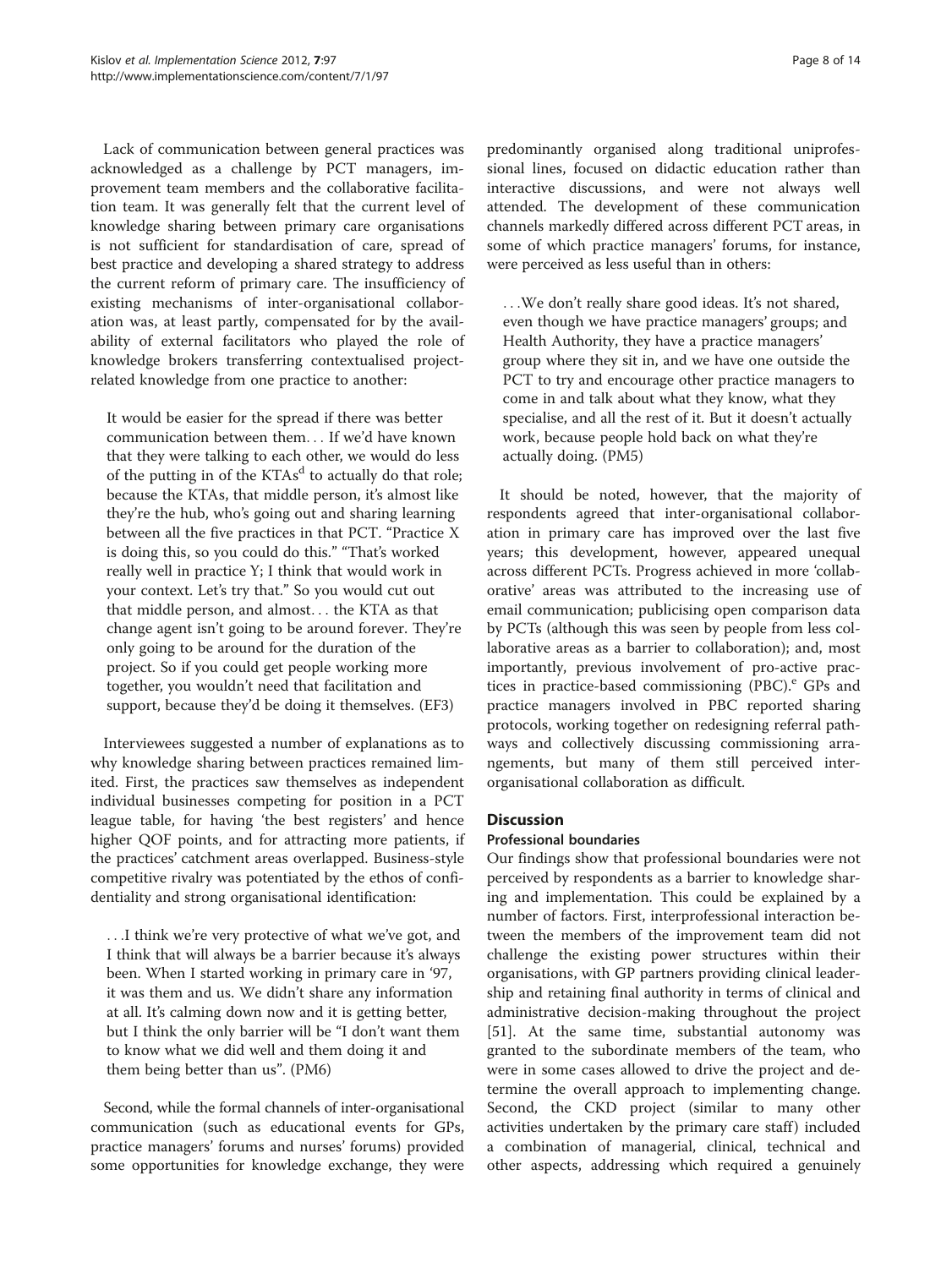multidisciplinary approach. Finally, and perhaps most importantly, in most cases the members of the improvement teams had worked closely together in the same practice for at least several years—in other words, the relationships determining the improvement team dynamics had existed prior to the start of the programme. Effective communication within the teams was therefore largely determined by the processes taking place in wider multiprofessional CoPs existing prior to the launch of the CKD programme, although participation in it improved communication and teamwork even further.

Similar to observations made by Gabbay and le May [[15\]](#page-12-0), this study has shown that despite the presence of inherent epistemic differences stemming from their different roles and professional backgrounds, GPs, practice nurses and practice managers working in the same practice may develop a level of knowledge sharing and collaboration that corresponds to a multiprofessional CoP. Division of labour in these CoPs provides differentiation rather than fragmentation and does not preclude the formation of a shared domain of knowledge and practice which is enabled by close operational proximity and sharing common values [[52\]](#page-13-0). It could be assumed that the formation of such multiprofessional CoPs is more likely within primary care than in secondary care based multidisciplinary teams because the latter operate in far more complex and hierarchical organisations, are explicitly focused on clinical decision-making traditionally seen as a jurisdiction of the medical profession, and may be misused as a way of privileging the knowledge of more powerful team members and legitimising these (in fact unidisciplinary) decisions by deploying a multidisciplinary discourse [\[27](#page-12-0)]. It should also be noted that in order to respond to growing pressures to manage workload more efficiently, GP partners have to delegate some of their clinical and administrative duties to practice nurses and practice managers, which gives these (traditionally subordinate) groups more autonomy and power in relation to those at the bottom of the hierarchy (e.g. healthcare assistants, receptionist staff), but at the same time does not significantly violate GPs' professional dominance and power [\[51,53](#page-13-0)]. A combination of these factors increases the level of interdependence and widens the domain of shared practice that may form the basis of a multiprofessional CoP, which does not need to be an egalitarian structure void of internal power relations [[9,13\]](#page-12-0).

#### Intra- and inter-organisational boundaries

The absence of major interprofessional tensions within the improvement teams did not mean that the sharing of CKD related 'knowledge-in-practice-in-context' [[15](#page-12-0)] met no boundaries within the participating general practices. One of these boundaries lay between the

improvement team (or, as was the case in smaller practices, between a wider CoP including all clinical staff plus a practice manager), on the one hand, and the receptionist staff, on the other. This boundary was mainly syntactic (the receptionists did not understand the professional jargon) and was successfully bridged by 'translating' the message into the lay language. Another boundary, typical for larger practices with a higher level of GP specialisation and a higher proportion of parttime GPs, lay between the improvement teams and other clinical staff, many of whom were members of other subgroups centred on their own areas of clinical interest, such as chronic obstructive pulmonary disease, diabetes or gynaecology. This boundary was mainly semantic: some clinicians did not share the same meanings about the importance of the CKD work as the members of the improvement team, did not seem to sufficiently identify themselves with the CKD project and failed to internalise the new arrangements in their 'clinical mindlines' [[15\]](#page-12-0). It also reflected the influence the CKD work had in an organisation as well as the fit between the project and the interests of individuals and groups involved. Intra-organisational boundaries did not influence the immediate outcomes of the project as the improvement team members were doing all the necessary work, but were recognised as a potential challenge for long-term sustainability of change in the practice.

At the supra-organisational level, the formation of a functional CoP that would include all improvement teams participating in the collaborative was perceived as problematic due to the presence of strong pre-existing organisational boundaries between general practices. This reflected an acknowledged problem of insufficient communication between general practices underpinned by the business nature of primary care organisations, competition between them, strong organisational identification, as well as looseness and unequal development of inter-organisational networks, such as locality meetings or practice managers' forums. In some areas, a certain level of inter-organisational knowledge sharing was achieved between practices which shared a history of participation in long-term initiatives, such as PBC, but this only involved a relatively small number of pro-active GPs and practice managers. Overall, the role of communities and networks cutting across organisational boundaries in sharing CKD related knowledge was insignificant, with practitioners'organisations being the primary locus of work identification. All of these factors resulted in the formation of strong inter-organisational boundaries which significantly limited knowledge sharing between the participating practices and were partially bridged by external facilitators performing a knowledge brokering function. Given the presence of a strong organisational identification and the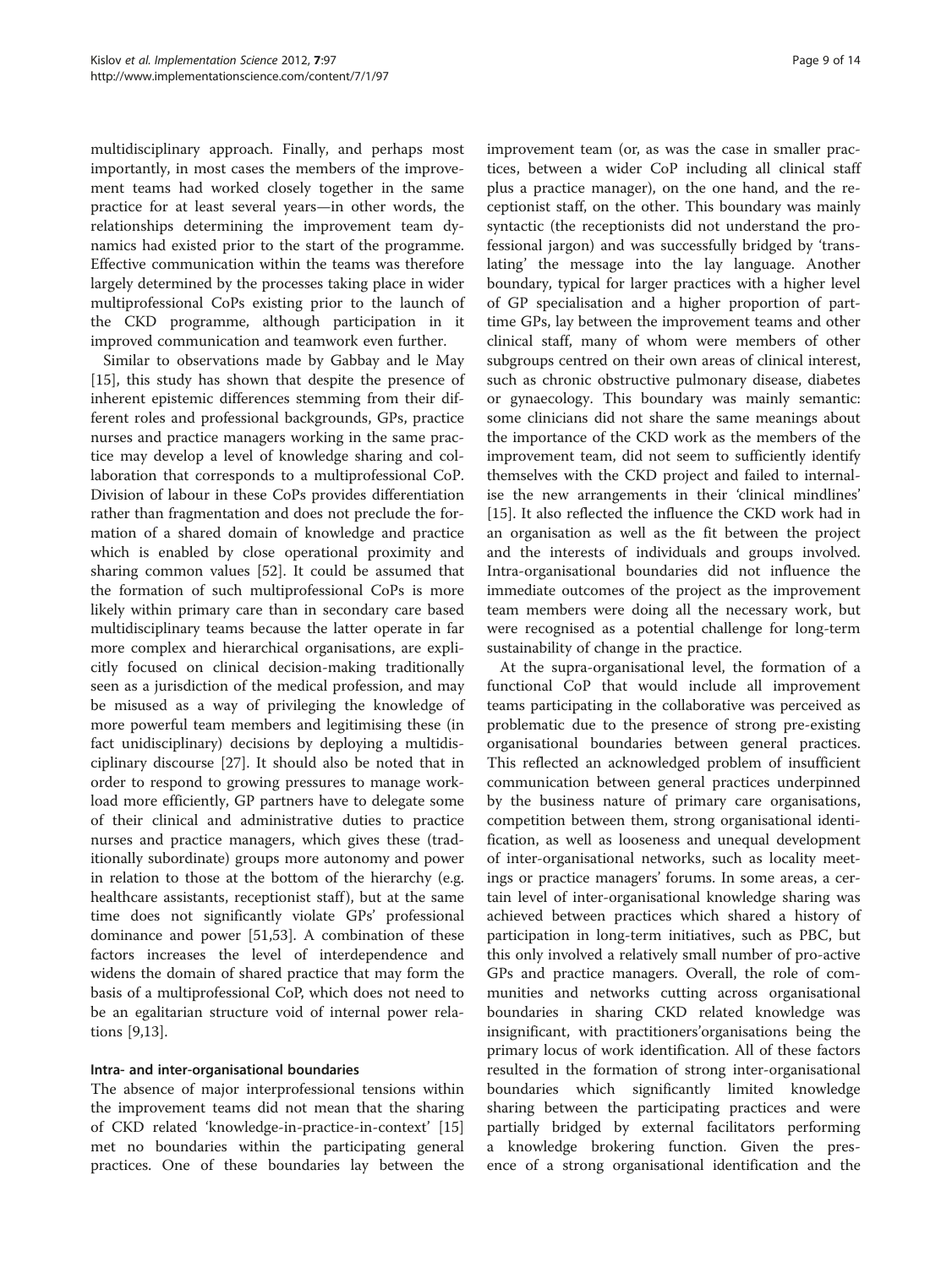interconnected, overlapping nature of the CoPs operating within general practices, it is possible to view primary care organisations as constellations of CoPs united by a shared organisational culture and identity. As a result, constituent (multiprofessional) intra-organisational CoPs tend to become tighter than those (predominantly uniprofessional) networks of practice that cut across organisational boundaries in primary care.

# Existing and emerging CoPs

Combining the findings of this study with the results obtained by previous research [[15](#page-12-0)], it could be argued that the CoP landscape in primary care is complex and that its analysis cannot be reduced to a simple interaction between various uniprofessional CoPs co-located in a organisational setting. The implementation of the CKD project has demonstrated that this landscape includes a number of overlapping uniprofessional and multiprofessional communities and networks of practice, some of which are confined to a given primary care setting and some cutting across organisational boundaries (Table 2). Configuration of boundaries in this landscape significantly influenced the processes of project related knowledge sharing, shaped the implementation of the project and largely determined the challenges faced by the initiative in terms of spread and sustainability of change. It should be emphasised that the majority of knowledge sharing related to the CKD project was occurring within improvement teams or wider multiprofessional CoPs contained in general practices, with some information circulating through traditional uniprofessional routes of communication (i.e. among doctors). Knowledge sharing along these uniprofessional routes did not always lead to a change of clinical practice due to the presence of an identity boundary, whereby some GPs were not interested in CKD because they had a different area of specialisation and some were locums with a lower degree of organisational identification. This reinforces the findings of previous research showing that the

Table 2 Landscape of communities of practice within and across GP surgeries

|                                      | Multiprofessional                                                        | Uniprofessional                                         |
|--------------------------------------|--------------------------------------------------------------------------|---------------------------------------------------------|
| Within primary<br>care organisations | Groups centred on an<br>area of interest (e.g. CKD<br>improvement teams) | GPs working in the<br>same practice                     |
|                                      | Clinicians and the<br>practice manager                                   | Receptionist staff                                      |
| <b>Across primary</b>                | PBC groups of GPs and<br>practice managers                               | GPs' informal networks                                  |
| care organisations                   |                                                                          | Practice nurses from<br>the same geographical<br>area   |
|                                      |                                                                          | Practice managers from<br>the same geographical<br>area |

growing specialisation of GPs leads to the transformation of their traditional 'biographical' identity into a 'consultant' or 'specialist' identity [[51\]](#page-13-0) and may potentially threaten the coherence of their shared professional identity [[54\]](#page-13-0) thus impeding knowledge sharing.

In Practices A and B, multiprofessional improvement teams could be viewed as subgroups within wider organic CoPs operating within these practices (and, in turn, composed of the clinical staff and the practice manager), whereas in larger primary care settings (e.g. Practice D) these teams may resemble small CoPs in their own right. It could thus be assumed that the formation of new CoPs within primary care improvement initiatives is likely to be confined to individual organisations, contingent on pre-existing relationships, and enabled by a shared history of working, learning and sense-making over a relatively long period of time, rather than by the introduction of an external, timelimited change initiative. The service improvement initiative described in this paper was deliberately situated in the context of existing multiprofessional CoPs and managed to successfully utilise them, exercising a certain degree of influence on the internal processes in these CoPs through context-sensitive facilitation. At the same time, creating a new CoP bringing together all practices taking part in the initiative was less successful. All participants were interested in CKD and quality improvement; the practices were recruited on a voluntary basis and their participation was incentivised; external facilitators specifically addressed the issue of interorganisational collaboration by providing a forum for both face-to-face and online communication—all these factors did not, however, lead to the formation of a functional multi-organisational CoP centred on the initiative. The development of such a CoP in the CKD collaborative was hampered by strong organisational boundaries, lack of time and resources for inter-organisational collaboration, and de-prioritisation of inter-organisational knowledge sharing which was not seen as important for achieving individual organisational aims. This study, therefore, concurs with the findings of previous research showing that functional multi-organisational CoPs in the NHS collaboratives might fail to develop [[22\]](#page-12-0) but highlights the role of pre-existing boundaries, rather than the features of the collaborative approach, as a major obstacle to their formation.

# CoPs and service improvement in primary care

The findings of this study make us question whether deliberate CoP engineering advocated by the instrumental perspective on CoPs could be considered the most appropriate knowledge utilisation tool in the context of primary care service improvement in general and quality improvement collaboratives in particular. Manipulated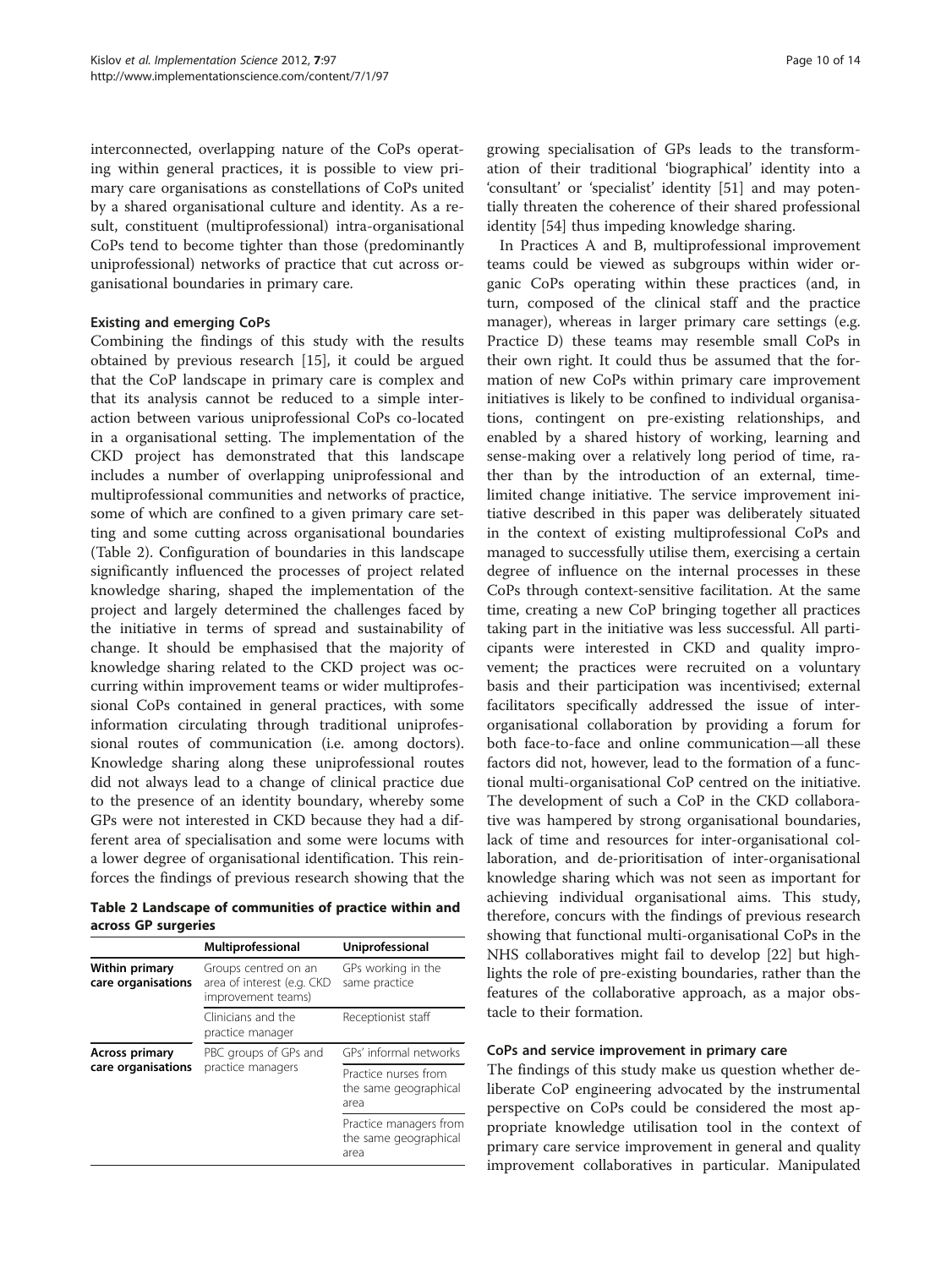emergence of CoPs de novo is likely to be problematic, with structures that emerge in this process requiring investment of substantial resources and yet remaining unsustainable. At the same time, the analytical perspective on CoPs, aiming to study issues related to their boundaries and identities, offers little more than passive analysis and observation, giving no prescriptions as to how existing CoPs could be utilised in the process of service improvement. Consequently, this paper suggests a developmental approach to CoPs, which lies midway between the analytical and instrumental perspectives (see Table 3) and calls for the maximal utilisation of existing organic CoPs and improving communication within and between them rather than attempting to construct a heterogeneous CoP centred on a time-limited improvement initiative. This approach includes mapping existing CoP landscapes that are relevant for a given service improvement initiative, analysing the configuration of boundaries, roles and identities in these landscapes, and combining external and internal facilitation to make the boundaries between all CoPs involved more permeable and enable the incremental development of these CoPs through participation in the initiative. This may include expanding CoP membership by attracting new members, widening its scope of interests and increasing awareness of the internal CoP dynamics.

A number of important issues have to be taken into account when utilising the developmental approach to CoPs in the primary care context. First, previous literature has shown that organic CoPs are likely to be resistant to external managerial attempts to drive them in a given direction [[56\]](#page-13-0). This, therefore, rules out a directive, top-down approach to service improvement, underscores the importance of co-production and shared ownership of the initiative between the local CoPs and external facilitators, and requires a nuanced and facilitative approach to implementation. Second, the complex, overlapping, multi-level nature of the CoP landscape in primary care, as well as the multiplicity of communication channels within and between CoPs, underscores the need for facilitators to identify and target actors with simultaneous membership in a number of intra- and

extra-organisational CoPs to secure their early involvement in service improvement and designing the strategy for its spread and sustainability. Not only will these internal knowledge brokers have to be perceived as legitimate, competent and non-threatening by participating organisations; they will also need to possess knowledge and skills related to dealing with intra- and interorganisational boundaries described in this paper, which goes beyond a more traditional approach to quality improvement focused on data, tools and targets. Third, it should be remembered that knowledge co-created by a CoP might become sticky at its boundaries, which needs to be counter-balanced in order to achieve long-term sustainability of change and its embeddedness in organisational routines. Finally, if the improvement programme is meant to involve inter-organisational collaboration and allow the spread of best practice across individual organisations, a strategy for bridging organisational boundaries should be planned well in advance, with maximal utilisation of existing inter-organisational networks and channels of communication.

#### Limitations

This study is not without limitations. First, it has only looked at general practices which voluntarily opted for participation in the project, were enthusiastic about it and could be classified as innovative organisations. It is known that primary care teams open to innovation and change are more likely to work well as a team [\[57,58](#page-13-0)], which could explain the development of functional multiprofessional CoPs in the context of the study. It may, however, be assumed that less innovative practices might have a different intra-organisational dynamic. Second, a relatively small sample size can also be considered a limitation; this was counterbalanced by corroborating the findings emerging from the participating practices by the information collected from PCT representatives and external facilitators who had access to a larger number of primary care settings. Third, the volume of raw data produced by interviews exceeded the volume of data collected by direct observation and documentary analysis. This inequality is reflected in the [Findings](#page-4-0) section, which

Table 3 Three perspectives on CoPs and their potential application in healthcare service improvement

|                                 | Analytical perspective                                                                                                                          | Instrumental perspective                                                                                                                                                  | Developmental perspective                                                                                                                                          |  |
|---------------------------------|-------------------------------------------------------------------------------------------------------------------------------------------------|---------------------------------------------------------------------------------------------------------------------------------------------------------------------------|--------------------------------------------------------------------------------------------------------------------------------------------------------------------|--|
| Purpose                         | A theoretical heuristic to analyse practice,<br>meaning, identity and learning                                                                  | A knowledge management tool aiming to<br>deliberately engineer, or 'cultivate' CoPs                                                                                       | Analysis of relevant CoPs and their<br>characteristics accompanied by the<br>facilitation of their development                                                     |  |
| Types of<br>CoPs<br>prioritised | Existing or naturally emerging, organic,<br>often uniprofessional                                                                               | Deliberate, often multiprofessional and/or<br>multi-organisational                                                                                                        | Multiple, overlapping CoPs forming wider<br>landscapes of practice                                                                                                 |  |
| Potential<br>application        | Researching boundaries, identities and<br>their influence on knowledge sharing;<br>informing theory-driven implementation<br>interventions [17] | Delivering joint projects by CoPs comprised<br>of committed and legitimate members,<br>placed in favourable context and supported<br>by infrastructure and resources [55] | Implementing service improvement<br>interventions in complex multiprofessional<br>and multi-organisational contexts with<br>numerous barriers to knowledge sharing |  |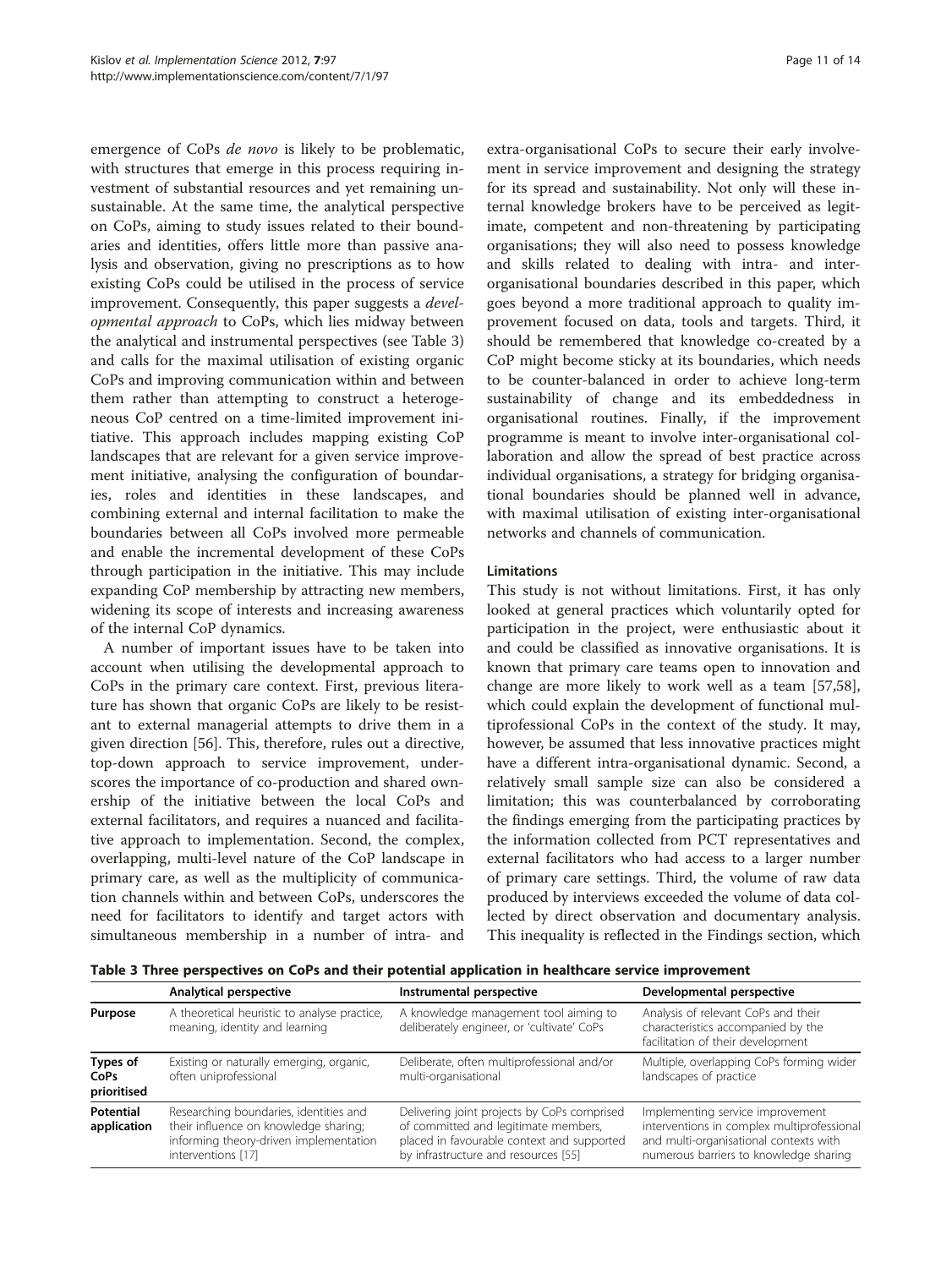<span id="page-11-0"></span>has relied on interview quotes, rather than excerpts from field notes or documents, to illustrate the key findings. However, as shown in Additional file 1, observation and documentary analysis were used to validate the findings obtained by interviews as the main method of data collection. Finally, since the implementation of the project only involved the 'core' practice staff, the paper has chosen not to look at the communication, boundaries and collaboration between general practices and community-based representatives of broader primary care multidisciplinary teams, such as district nurses, community matrons and health visitors. The views of the receptionist staff and features of their CoPs might also be an interesting area for future research.

# Conclusions

This paper has explored the landscape of interconnected CoPs influencing the implementation of an improvement initiative within and across primary care settings. This landscape of practice has a number of specific features. First, multiprofessional CoPs acting within individual practices are instrumental for the sharing of knowledge produced by the improvement initiative and, in spite of inherent differences in their members' knowledge base and status, can successfully bridge professional boundaries and achieve a sufficient level of internal integration without major tensions or conflict. Second, although knowledge circulates relatively easily within such a CoP, barriers to knowledge sharing might emerge at the boundary separating it from other groups existing in the same organisation. These barriers are often underpinned by variability in the degree of identification with the initiative and the organisation as a whole rather than by interprofessional differences. Tending to be more pronounced in larger general practices, such intraorganisational boundaries may threaten the sustainability of improvement initiatives. Finally, although some uniprofessional communities and networks cut across organisational boundaries, they make the latter only partially permeable for knowledge flows. Inter-organisational knowledge sharing and collaboration may remain problematic and unequally developed across different areas due to historical factors, competition and strong identity boundaries between individual general practices, which may present an obstacle to the spread of best practice.

Even with relatively permeable professional boundaries, the engineering of functional multiprofessional CoPs in primary care is likely to be contingent on the relationships between professional groups existing prior to the launch of the initiative and might still require an investment of substantial resources to incentivise participation and facilitate CoP functioning. Manipulated emergence of a multi-organisational CoP that brings together representatives of all practices taking part in a change

initiative is even more problematic due to strong organisational boundaries; overcoming such boundaries would take more time and effort than is available in a typical service improvement project. In light of these findings, this paper argues for a developmental approach to CoPs which builds on the strengths of the analytical and instrumental perspectives described in the CoP literature but avoids the extremes of passive observation and deliberate construction of CoPs. This pragmatic, situational approach combines a reflexive analysis of boundaries, membership and dynamics in the existing CoP landscapes with the facilitation of CoPs' internal development and potential modification of these CoPs targeting both intraorganisational and inter-organisational boundaries. By doing so, it offers a potential to enhance the spread and sustainability of service improvement and improve the permeability of boundaries to knowledge flows without radically reconfiguring organic landscapes of practice operating in the field.

#### **Endnotes**

<sup>a</sup>The study was reviewed and approved by the North West 8 Research Ethics Committee—Greater Manchester East.

<sup>b</sup>The following abbreviations are used to indicate respondents who are quoted in this section: PN—practice nurse; GP—general practitioner; PM—practice manager; EF-external facilitator.

The Quality and Outcomes Framework (QOF) is a voluntary annual reward and incentive programme for all GP surgeries in England, detailing practice achievement results.

d Knowledge Transfer Associates—members of the CLAHRC facilitation team working with the practices.

Practice-based commissioning (PBC) is a UK Department of Health initiative designed to give primary care professionals the power to decide how NHS money is spent in their local area.

# Additional file

[Additional file 1:](http://www.biomedcentral.com/content/supplementary/1748-5908-7-97-S1.doc) Cross-site and cross-method triangulation of research findings.

#### Competing interests

RK was a recipient of the CLAHRC PhD studentship, KW is Associate Director of the NIHR Health Services and Delivery Research Programme (HS&DR) and GH is an Academic Lead for the NIHR CLAHRC for Greater Manchester, but they write here in a personal capacity. The views and opinions expressed therein are those of the authors and do not necessarily reflect those of the NIHR HS&DR or the NIHR CLAHRC for Greater Manchester.

#### Authors' contributions

RK reviewed the literature, conducted the fieldwork and drafted the manuscript. KW and GH revised the manuscript. All authors read and approved the final manuscript.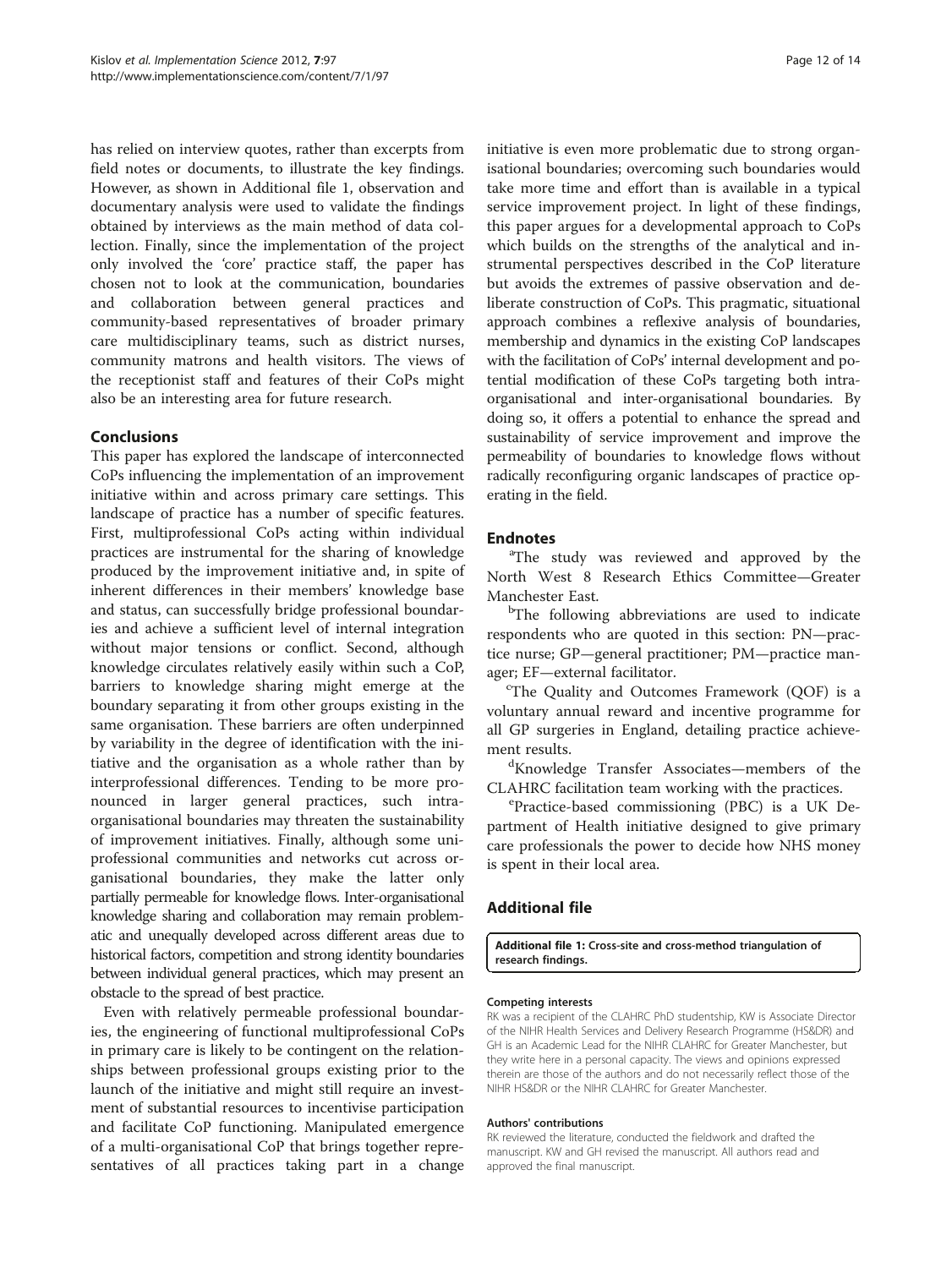#### <span id="page-12-0"></span>Acknowledgements

This paper is based on research conducted as part of the wider study, entitled: 'Multiprofessional Communities of Practice in Healthcare Organisations: Formation, Identity Building and Knowledge Sharing' that is jointly funded by Your Manchester Fund Research Impact Scholarship and CLAHRC PhD Studentship. We would also like to express our gratitude to Professor Jeffrey Braithwaite and Dr Linda Li, who have kindly agreed to act as peer-reviewers for this paper, as well as to three anonymous reviewers who provided constructive feedback on an earlier version of the manuscript, which was presented at the Academy of Management Annual Meeting, Boston, MA, 3–7 August 2012.

#### Received: 6 May 2012 Accepted: 10 October 2012 Published: 15 October 2012

#### References

- 1. Currie G: Managing knowledge across organisational and professional boundaries within public services. Publ Money Manag 2006, 26:83–84.
- 2. Harrison S, McDonald R: The Politics of Healthcare in Britain. London: SAGE Publications; 2008.
- 3. Currie G, Suhomlinova O: The impact of institutional forces upon knowledge sharing in the UK NHS: the triumph of professional power and the inconsistency of policy. Publ Admin 2006, 84:1–30.
- 4. Brown JS, Duguid P: Organizational learning and communities-ofpractice: Toward a unified view of working, learning and innovation. Organ Sci 1991, 2:40–57.
- 5. Brown JS, Duguid P: Knowledge and organization: A social-practice perspective. Organ Sci 2001, 12:198–213.
- 6. Carlile PR: A pragmatic view of knowledge and boundaries: Boundary objects in new product development. Organ Sci 2002, 13:442–455.
- 7. Akkerman SF, Bakker A: Boundary crossing and boundary objects. Rev Educ Res 2011, 81:132–169.
- 8. Wenger E: Communities of practice and social learning systems. Organization 2000, 7:225–246.
- 9. Lave J, Wenger E: Situated Learning: Legitimate Peripheral Participation. Cambridge: Cambridge University Press; 1991.
- 10. Wenger E: Communities of practice: learning, meaning and identity. Cambridge: Cambridge University Press; 1998.
- 11. Ferlie E, Fitzgerald L, Wood M, Hawkins C: The nonspread of innovations: The mediating role of professionals. Acad Manage J 2005, 48:117–134.
- 12. le May A: Communities of Practice in Health and Social Care. Oxford: Wiley-Blackwell; 2009.
- 13. Wenger E: Communities of practice and social learning systems: the career of a concept. In Social Learning Systems and Communities of Practice. Edited by Blackmore C. London: Springer; 2010:179–198.
- 14. Addicott R, McGivern G, Ferlie E: Networks, organizational learning and knowledge Management: NHS Cancer Networks. Publ Money Manag 2006, 26:87–94.
- 15. Gabbay J, le May A: Practice-Based Evidence for Healthcare: Clinical Mindlines. Oxon: Routledge; 2011.
- 16. Hudson B: Pessimism and optimism in inter-professional working: The Sedgefield Integrated Team. J Interprof Care 2007, 21:3-15.
- 17. Kislov R, Harvey G, Walshe K: Collaborations for Leadership in Applied Health Research and Care: lessons from the theory of communities of practice. Implementation Science 2011, 6:64.
- 18. Wenger E, McDermott RA, Snyder W: Cultivating communities of practice: a guide to managing knowledge. Boston, MA: Harvard Business Press; 2002.
- 19. Li LC, Grimshaw JM, Nielsen C, Judd M, Coyte PC, Graham ID: Use of communities of practice in business and health care sectors: A systematic review. Implementation Science 2009, 4:27.
- 20. Ranmuthugala G, Plumb JJ, Cunningham FC, Georgiou A, Westbrook JI, Braithwaite J: How and why are communities of practice established in the healthcare sector? A systematic review of the literature. BMC Health Serv Res 2011, 11:273.
- 21. Bartunek JM: Intergroup relationships and quality improvement in healthcare. BMJ Quality & Safety 2011, 20:i62-i66
- 22. Bate SP, Robert G: Knowledge management and communities of practice in the private sector: Lessons for modernizing the National Health Service in England and Wales. Publ Admin 2002, 80:643–663.
- 23. Currie G, Finn R, Martin G: Spanning boundaries in pursuit of effective knowledge sharing within networks in the NHS. J Health Organ Manag 2007, 21:406–417.
- 24. Braithwaite J, Westbrook MT, Robinson M, Michael S, Pirone C, Robinson P: Improving patient safety: the comparative views of patient-safety specialists, workforce staff and managers. BMJ Qual Saf 2011, 20:424–431.
- 25. Travaglia JF, Nugus PI, Greenfield D, Westbrook JI, Braithwaite J: Visualising differences in professionals' perspectives on quality and safety. BMJ Qual Saf 2011, 21:778–783.
- 26. Degeling P, Maxwell S, Kennedy J, Coyle B: Medicine, management, and modernisation: a "danse macabre"? BMJ 2003, 326:649–652.
- 27. Oborn E, Dawson S: Knowledge and practice in multidisciplinary teams: Struggle, accommodation and privilege. Hum Relat 2010, 63:1835–1857.
- 28. Fitzgerald L, Ferlie E, Wood M, Hawkins C: Interlocking Interactions: The diffusion of innovations in health care. Hum Relat 2002, 55:1429–1449.
- 29. Martin GP, Currie G, Finn R: Reconfiguring or reproducing intraprofessional boundaries? Specialist expertise, generalist knowledge and the 'modernization' of the medical workforce. Soc Sci Med 2009, 68:1191–1198.
- 30. Braithwaite J: Between-group behaviour in health care: gaps, edges, boundaries, disconnections, weak ties, spaces and holes. A systematic review. BMC Health Serv Res 2010, 10:330.
- 31. Kellogg KC, Orlikowski WJ, Yates J: Life in the trading zone: Structuring coordination across boundaries in postbureaucratic organizations. Organ Sci 2006, 17:22–44.
- 32. Carlile PR: Transferring, translating, and transforming: An integrative framework for managing knowledge across boundaries. Organ Sci 2004, 15:555–568.
- 33. Li LC, Grimshaw JM, Nielsen C, Judd M, Coyte PC, Graham ID: Evolution of Wenger's concept of community of practice. Implementation Science 2009, 4:11.
- 34. Wenger EC, Snyder WM: Communities of practice: The organizational frontier. Harv Bus Rev 2000, 78:139–146.
- 35. Kislov R: From a project team to a community of practice? An exploration of boundary and identity in the context of healthcare collaboration. Dublin, Ireland: Paper presented at the 8th Organisational Behaviour in Healthcare Conference; 2012. April.
- 36. Hildreth P, Kimble C, Wright P: Communities of practice in the distributed international environment. J Knowl Manag 2000, 4:27-38.
- 37. Sense A: Learning generators: Project teams re-conceptualized. Proj Manag J 2003, 3:4–12.
- 38. Collaborations for Leadership in Applied Health Research and Care. Call for proposals to establish pilots. [http://www.nihr.ac.uk/files/pdfs/CLAHRC%20-%20Call%20for%20Proposals%](http://www.nihr.ac.uk/files/pdfs/CLAHRC%20-%20Call%20for%20Proposals%20for%20Pilots.pdf) [20for%20Pilots.pdf](http://www.nihr.ac.uk/files/pdfs/CLAHRC%20-%20Call%20for%20Proposals%20for%20Pilots.pdf).
- 39. Cooksey D: A review of UK health research funding. London: The Stationery Office; 2006.
- 40. Gerrish K: Tapping the potential of the National Institute for Health Research Collaborations for Leadership in Applied Health Research and Care (CLAHRC) to develop research capacity and capability in nursing. J Res Nurs 2010, 15:215–225.
- 41. Martin GP, Ward V, Hendy J, Rowley E, Nancarrow S, Heaton J, Britten N, Fielden S, Ariss S: The challenges of evaluating large-scale, multi-partner programmes: the case of NIHR CLAHRCs. Evidence & Policy: A Journal of Research, Debate and Practice 2011, 7:489–509.
- 42. The Breakthrough Series: IHI's Collaborative Model for Achieving Breakthrough Improvement. Boston, MA: Institute for Healthcare Improvement; 2003.
- 43. Øvretveit J, Bate P, Cleary P, Cretin S, Gustafson D, McInnes K, McLeod H, Molfenter T, Plsek P, Robert G, Shortell S, Wilson T: Quality collaboratives: lessons from research. Qual Saf Health Care 2002, 11:345–351.
- 44. Harvey G, Fitzgerald L, Fielden S, McBride A, Waterman H, Bamford D, Kislov R, Boaden R: The NIHR collaboration for leadership in applied health research and care (CLAHRC) for Greater Manchester: combining empirical, theoretical and experiential evidence to design and evaluate a large-scale implementation strategy. Implementation Science 2011, 6:96.
- 45. Humphreys J, Harvey G, Coleiro M, Butler B, Barclay A, Gwozdziewicz M, O'Donoghue D, Hegarty J: A collaborative project to improve identification and management of patients with chronic kidney disease in a primary care setting in Greater Manchester. BMJ Qual Saf 2012, 21:700–708.